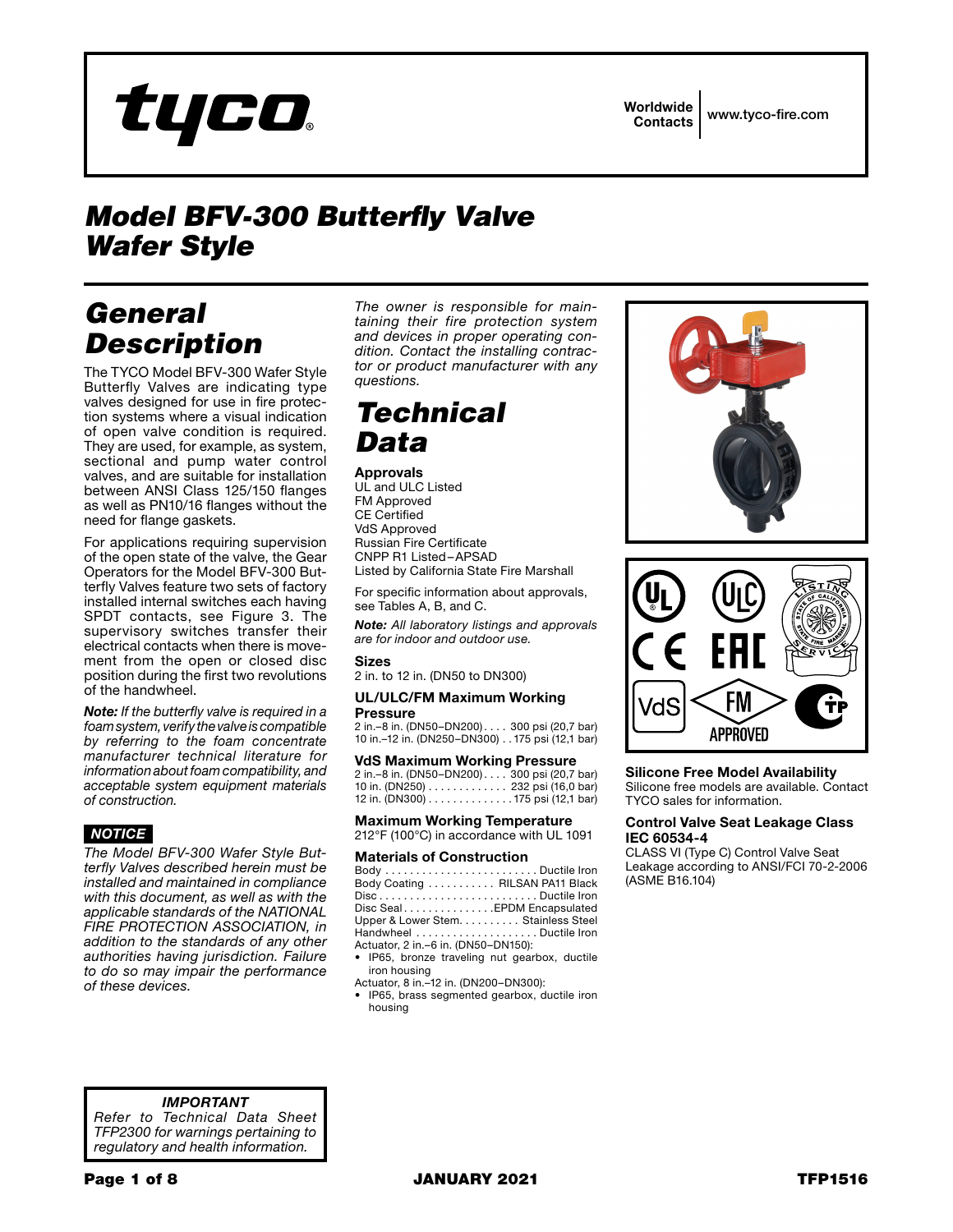

## TFP1516 Page 2 of 8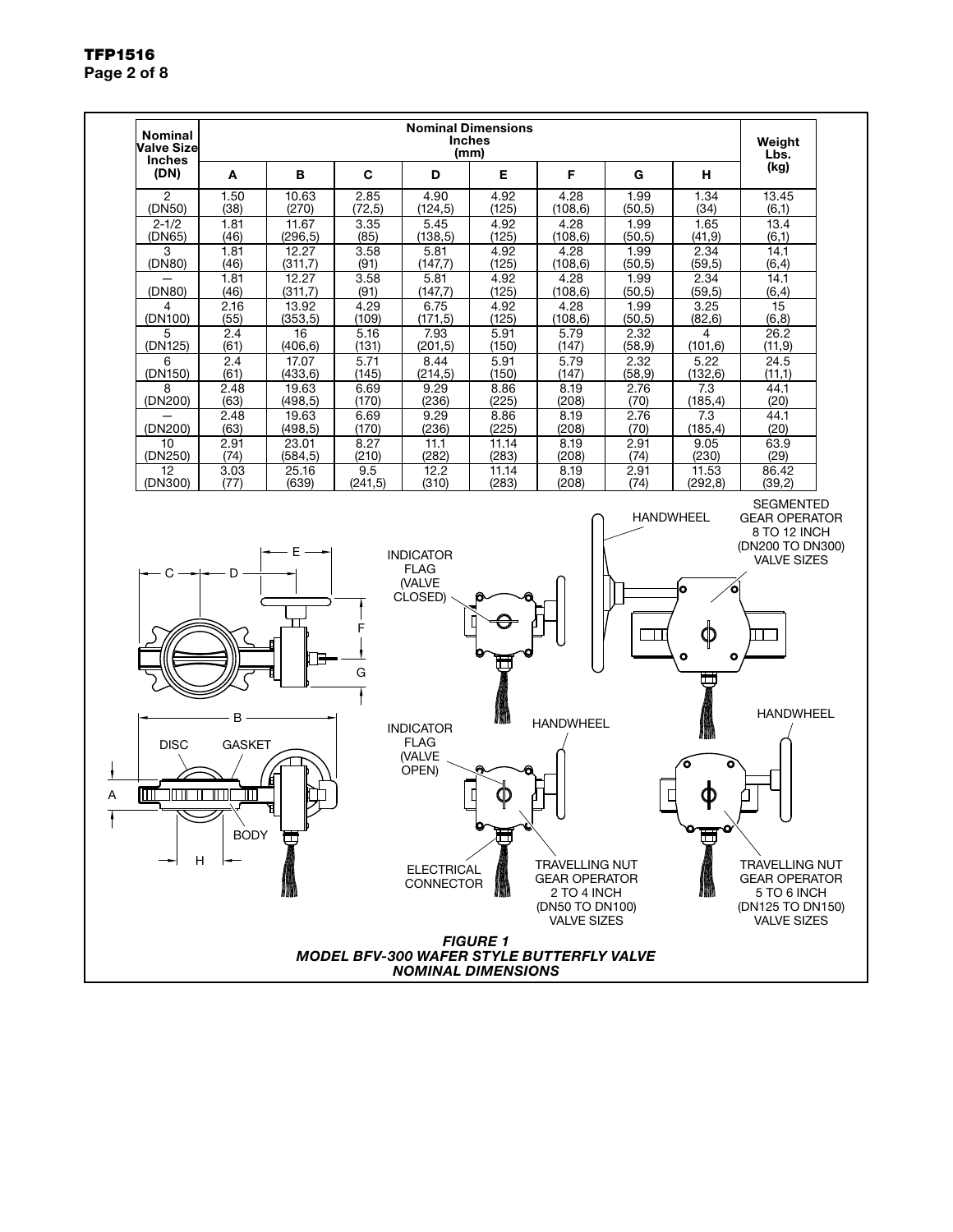| No.             | Part                                   | <b>Material</b>          | Qty. | No. | Part                   | <b>Material</b>          | Qty. | No. | Part                                | <b>Material</b>          | Qty.           |
|-----------------|----------------------------------------|--------------------------|------|-----|------------------------|--------------------------|------|-----|-------------------------------------|--------------------------|----------------|
| 01              | Body                                   | <b>ASTM</b><br>A-536     |      | 14  | Stem Housing           | Fe                       | 1    | 28  | Spring Pin<br>Ø4x0.8tx35            | <b>ASTM</b><br>A-228     |                |
| 02              | Upper Stem                             | AISI 410                 | 1    | 15  | Spring Pin             | <b>ASTM</b><br>$A-228$   | 1    | 29  | Handwheel                           | <b>ASTM</b><br>A-536     |                |
| 03              | Lower Stem                             | AISI 410                 | 1    | 16  | Indicator              | <b>ASTM</b><br>$A - 619$ | 1    | 30  | Bolt (Round)                        | <b>ASTM</b><br>A-167     | 3              |
| 04              | Disc                                   | <b>EPDM</b>              | 1    | 17  | O-Ring                 | <b>NBR</b>               | 1    | 31  | Plate Washer                        | <b>ASTM</b><br>A-167     | 4              |
| 05              | O-Ring (P12)                           | <b>EPDM</b>              | 4    | 18  | Cover Gasket           | Paper                    | 1    | 32  | Switch Assembly                     |                          |                |
| 06              | Oiless B/R<br>(MB1410)                 |                          | 4    | 19  | Spring Pin<br>Ø5x1Tx25 | <b>ASTM</b><br>A-228     | 1    | 33  | T/R Bolt                            | <b>ASTM</b><br>A-307     | $\overline{2}$ |
| 07              | End Cap<br>$2 - 1/2 - 4$ lnch          | <b>EPDM</b>              | 1    | 20  | $O-Ring(P10)$          | <b>EPDM</b>              | 1    | 34  | <b>Tapping Screw</b><br>ST3.5 x 7.5 | S10C                     |                |
| 08              | Gear Box                               | <b>ASTM</b><br>A-536     | 1    | 21  | Worm Shaft             | AISI 410                 | 1    | 35  | Tooth Washer 4#                     | <b>S10C</b>              |                |
| 09              | <b>Traveling Nut</b><br>$2-6$ Inch     | <b>Bronze</b>            | 1    | 22  | Bushing (1)            | FD-0205-45               | 1    | 36  | Lever                               | <b>ASTM</b><br>$A - 619$ |                |
|                 | Segment Gear<br>$8 - 12$ Inch          | C3604BD                  | 1    | 23  | Collar                 | FD-0205-45               | 1    | 37  | Connector                           |                          |                |
| 10 <sup>1</sup> | Bushing (2)                            | FD-0205-45               | 1    | 24  | Spring Washer          | <b>ASTM</b><br>A-167     | 4    | 38  | <b>Sticker</b>                      |                          |                |
| 11              | Cover                                  | <b>ASTM</b><br>$A - 619$ | 1    | 25  | Hex Bolt<br>M8 x 20L   | <b>ASTM</b><br>A-167     | 2    | 39  | <b>Sticker</b>                      |                          |                |
| 12              | <b>Bushing</b>                         | Fe                       | 1    | 26  | Hex Bolt<br>M8 x 25L   | <b>ASTM</b><br>A-167     | 2    | 40  | Gasket                              | <b>EPDM</b>              | $\overline{2}$ |
| 13              | <b>Headless Wrench</b><br>Bolt M5 x 7L | <b>ASTM</b><br>A-307     | 1    | 27  | Gasket                 | Paper                    | 1    | 41  | Spring Pin<br>Ø3x0.6Tx25            | <b>ASTM</b><br>A-228     |                |





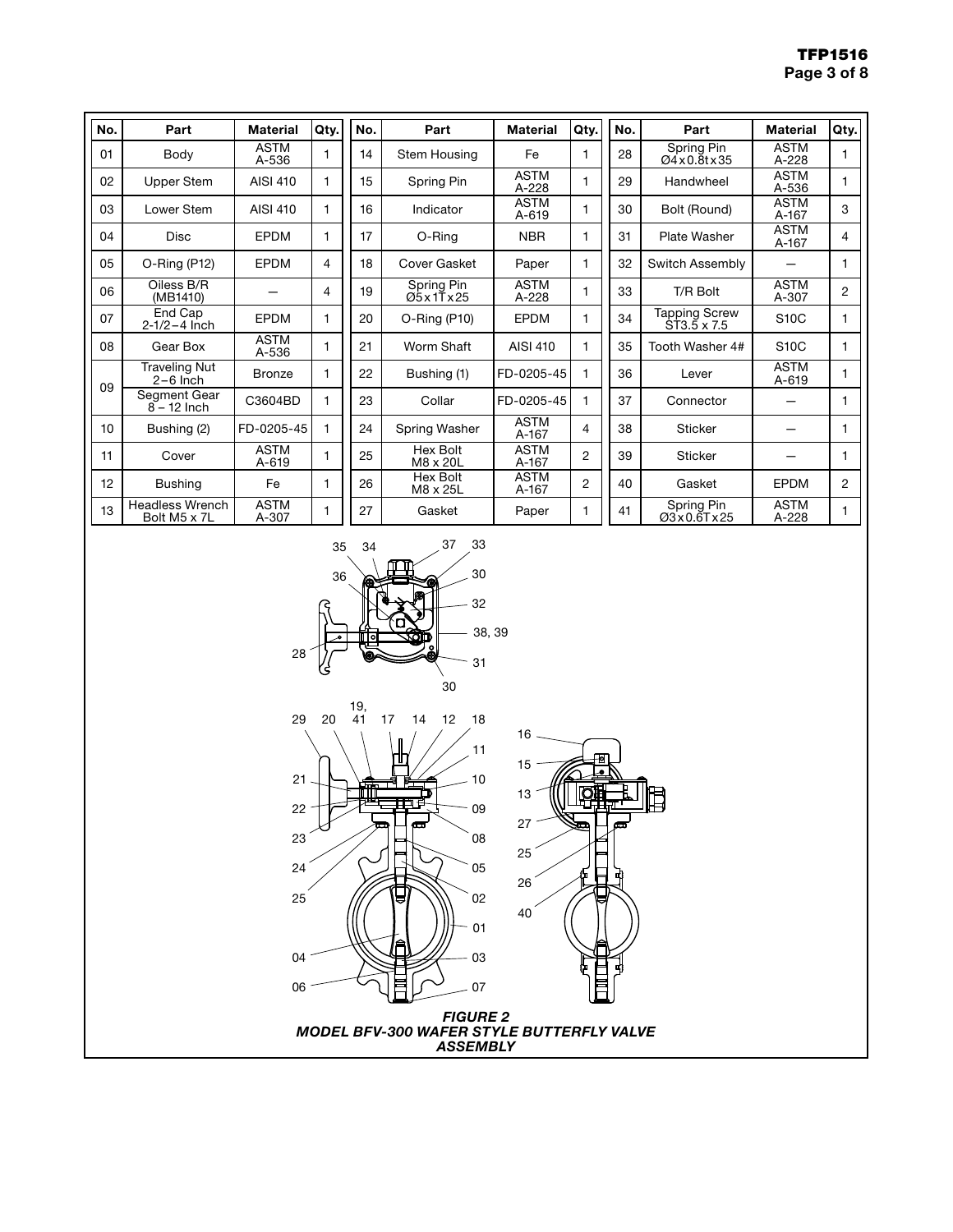### TFP1516 Page 4 of 8



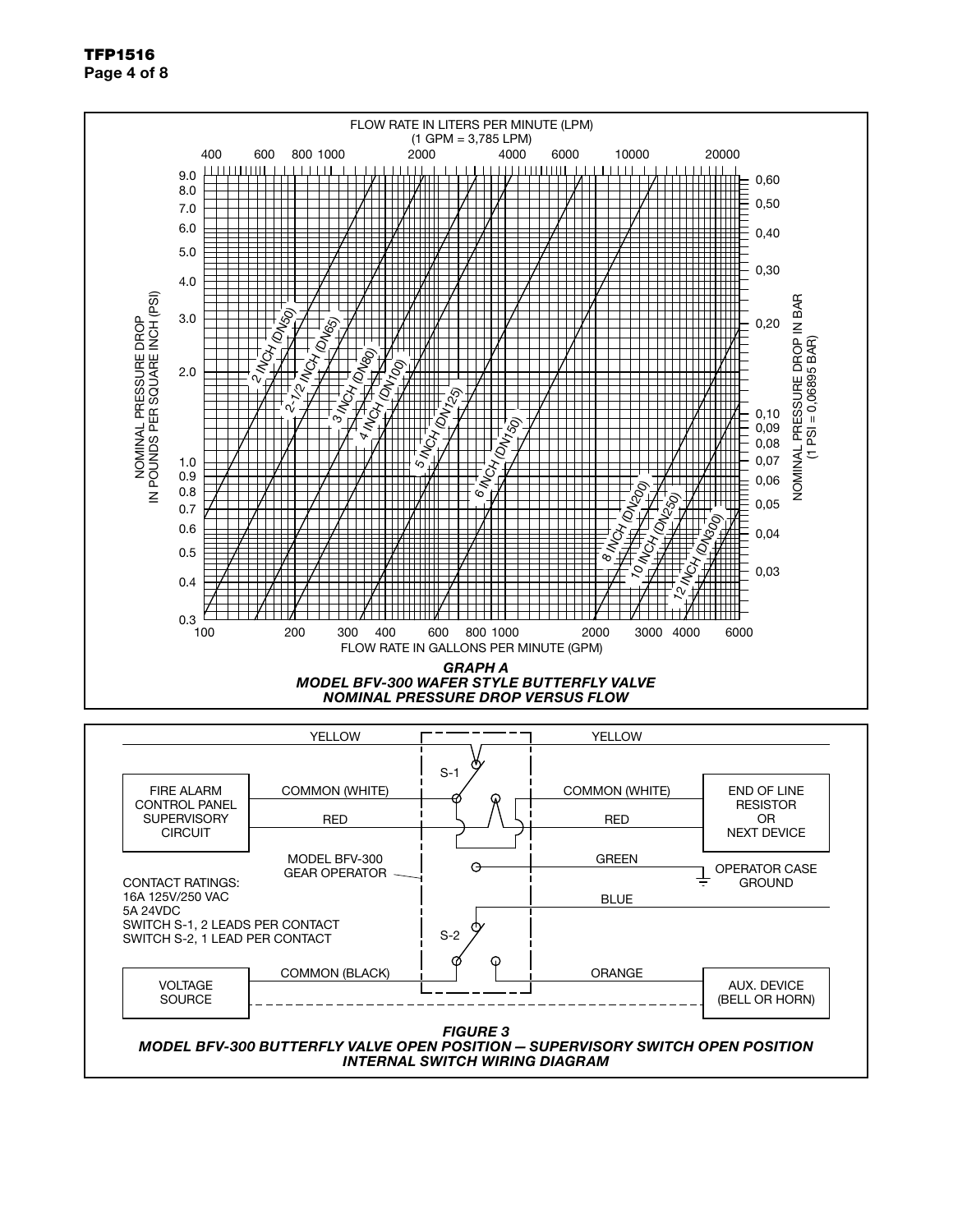| Nominal                              |                      | <b>Part Number</b>                     |                                                             |                           | <b>Agency Listing/Approval</b> |              |              |   |              |                           |  |            |                          |
|--------------------------------------|----------------------|----------------------------------------|-------------------------------------------------------------|---------------------------|--------------------------------|--------------|--------------|---|--------------|---------------------------|--|------------|--------------------------|
| Valve Sizel<br><b>Inches</b><br>(DN) | Max.<br>PSI<br>(bar) | <b>Flange</b><br>Face                  | <b>BFV-300</b><br>with<br>Internal Switch   Internal Switch | <b>BFV-300</b><br>without |                                |              |              |   |              | CE UL ULC FM VdS Marshall |  | CNPP PAVUS | Russian<br>Fire<br>Cert. |
| 2<br>(DN50)                          | 300<br>(20,7)        | ANSI 16.5, BS PN16                     | 59300W020WS                                                 | 59300W020NS               | ✓                              | √            | $\checkmark$ |   | ✓            |                           |  | ✓          | ✓                        |
| $2 - 1/2$<br>(DN65)                  | 300<br>(20,7)        | ANSI 16.5, BS PN16                     | 59300W025WS                                                 | 59300W025NS               | $\checkmark$                   | v            | ✓            |   | ✓            | ✓                         |  | ✓          | √                        |
| 3<br>(DN80)                          | 300<br>(20,7)        | <b>ANSI 16.5</b>                       | 59300W030WS                                                 | 59300W030NS               | ✓                              |              | ✓            |   | √            | ✓                         |  | ✓          | ✓                        |
| <b>DN80</b>                          | 300<br>(20,7)        | BS PN16                                | 59300W036WS                                                 | 59300W036NS               | ✓                              |              | ✓            |   | $\checkmark$ |                           |  | ✓          | ✓                        |
| 4<br>(DN100)                         | 300<br>(20,7)        | ANSI 16.5, BS PN16,<br>AS 2129 Table F | 59300W040WS                                                 | 59300W040NS               | ✓                              |              | ✓            |   | ✓            | ✓                         |  | ✓          | $\checkmark$             |
| 5<br>(DN125)                         | 300<br>(20,7)        | ANSI 16.5, BS PN16                     | 59300W050WS                                                 | 59300W050NS               | $\checkmark$                   | √            | ✓            |   | ✓            | ✓                         |  | ✓          | ✓                        |
| 6<br>(DN150)                         | 300<br>(20,7)        | ANSI 16.5, BS PN16,<br>AS 2129 Table F | 59300W060WS                                                 | 59300W060NS               | $\checkmark$                   |              |              |   | √            | $\checkmark$              |  | ✓          | ✓                        |
| 8<br>(DN200)                         | 300<br>(20,7)        | ANSI 16.5, BS PN10                     | 59300W080WS                                                 | 59300W080NS               | $\checkmark$                   |              | ✓            |   | ✓            | ✓                         |  | ✓          | √                        |
| <b>DN200</b>                         | 300<br>(20,7)        | BS PN16                                | 59300W086WS                                                 | 59300W086NS               | ✓                              |              | $\checkmark$ |   | √            |                           |  | ✓          | ✓                        |
| 10<br>(DN250)                        | 175<br>(12,1)        | ANSI 16.5,<br><b>BS PN10/16</b>        | 59300W100WS                                                 | 59300W100NS               | $\checkmark$                   | $\checkmark$ | $\checkmark$ | √ | ✓            | ✓                         |  | ✓          | $\checkmark$             |
| 12<br>(DN300)                        | 175<br>(12,1)        | ANSI 16.5,<br><b>BS PN10/16</b>        | 59300W120WS                                                 | 59300W120NS               | ✓                              |              | $\checkmark$ |   | √            |                           |  | ✓          | ✓                        |

#### *TABLE A MODEL BFV-300 WAFER STYLE BUTTERFLY VALVE WITH OR WITHOUT INTERNAL SUPERVISORY SWITCHES PART NUMBER SELECTION AND AGENCY LISTINGS/APPROVALS*

| <b>Nominal</b>                       | <b>Part Number</b><br>Max. |                                        |                                               |                                                  |              | <b>Agency Listing/Approval</b> |              |
|--------------------------------------|----------------------------|----------------------------------------|-----------------------------------------------|--------------------------------------------------|--------------|--------------------------------|--------------|
| <b>Valve Sizel</b><br>Inches<br>(DN) | <b>PSI</b><br>(bar)        | <b>Flange</b><br>Face                  | <b>BFV-300</b><br>Supv. Switch<br><b>OPEN</b> | <b>BFV-300C</b><br>Supv. Switch<br><b>CLOSED</b> | <b>CE</b>    | <b>VdS</b>                     | <b>CNPP</b>  |
| 2<br>(DN50)                          | 300<br>(20,7)              | ANSI 16.5, BS PN16                     | 59300W020AWS                                  | 59300W020AWSC                                    | $\checkmark$ | ✓                              | $\checkmark$ |
| $2 - 1/2$<br>(DN65)                  | 300<br>(20,7)              | ANSI 16.5, BS PN16                     | 59300W025AWS                                  | 59300W025AWSC                                    | ✓            | ✓                              | √            |
| 3<br>(DN80)                          | 300<br>(20,7)              | <b>ANSI 16.5</b>                       | 59300W030AWS                                  | 59300W030AWSC                                    | ✓            | ✓                              | ✓            |
| <b>DN80</b>                          | 300<br>(20,7)              | BS PN16                                | 59300W036AWS                                  | 59300W036AWSC                                    | ✓            | ✓                              | $\checkmark$ |
| 4<br>(DN100)                         | 300<br>(20,7)              | ANSI 16.5, BS PN16,<br>AS 2129 Table F | 59300W040AWS                                  | 59300W040AWSC                                    | $\checkmark$ | ✓                              | ✓            |
| 5<br>(DN125)                         | 300<br>(20,7)              | ANSI 16.5, BS PN16                     | 59300W050AWS                                  | 59300W050AWSC                                    | $\checkmark$ | ✓                              | ✓            |
| 6<br>(DN150)                         | 300<br>(20,7)              | ANSI 16.5, BS PN16,<br>AS 2129 Table F | 59300W060AWS                                  | 59300W060AWSC                                    | ✓            | ✓                              | ✓            |
| 8<br>(DN200)                         | 300<br>(20,7)              | ANSI 16.5, BS PN10                     | 59300W080AWS                                  | 59300W080AWSC                                    | ✓            | ✓                              | ✓            |
| <b>DN200</b>                         | 300<br>(20,7)              | BS PN16                                | 59300W086AWS                                  | 59300W086AWSC                                    | $\checkmark$ | ✓                              | ✓            |
| 10<br>(DN250)                        | 175<br>(12,1)              | ANSI 16.5,<br><b>BS PN10/16</b>        | 59300W100AWS                                  | 59300W100AWSC                                    | $\checkmark$ | $\checkmark$                   | ✓            |
| 12<br>DN300)                         | 175<br>(12,1)              | ANSI 16.5.<br><b>BS PN10/16</b>        | 59300W120AWS                                  | 59300W120AWSC                                    | ✓            | ✓                              | ✓            |

*TABLE B*

*MODEL BFV-300 WAFER STYLE BUTTERFLY VALVE WITH CNPP-APSAD LARGE 100 X 100 MM FLAG AND INTERNAL OPEN AND CLOSED SUPERVISORY SWITCHES PART NUMBER SELECTION AND AGENCY LISTINGS/APPROVALS*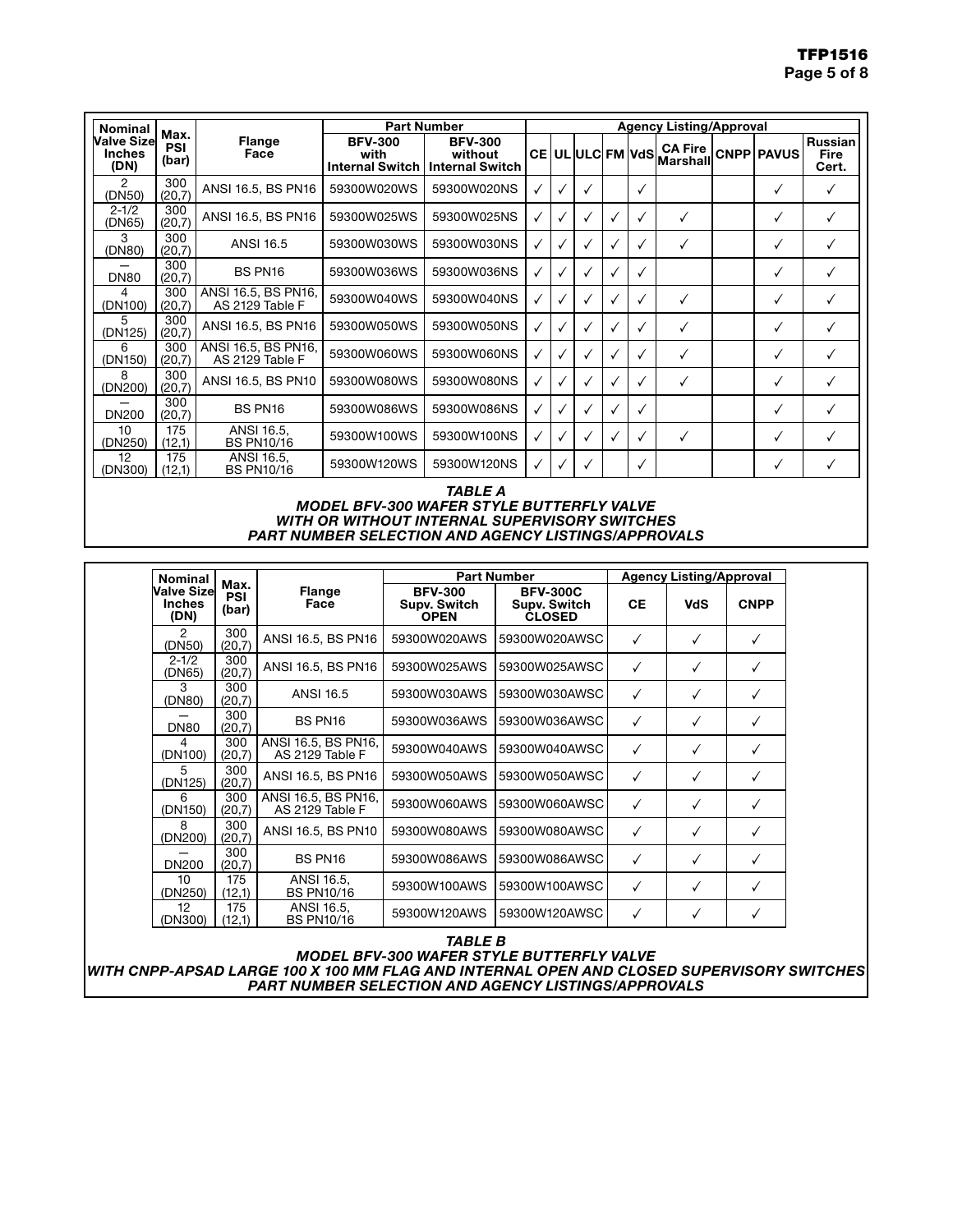|                                                                                                                    |            |                                                                 | <b>Part Number</b>                                    |                                                                 |                                                                                                    |  |  |  |  |  |
|--------------------------------------------------------------------------------------------------------------------|------------|-----------------------------------------------------------------|-------------------------------------------------------|-----------------------------------------------------------------|----------------------------------------------------------------------------------------------------|--|--|--|--|--|
| <b>Nominal</b><br>Gear<br><b>Valve Size</b><br>Operator<br><b>Inches</b><br>Type<br>(DN)                           |            | <b>Mounting</b><br><b>Bracket with</b><br><b>Mounting Bolts</b> | <b>Bernstein</b><br>i88-IP65<br><b>Regular Switch</b> | <b>Bernstein</b><br>i88-IP65<br><b>LED Switch</b><br><b>24V</b> | <b>Bernstein</b><br>GC-SU1Z<br><b>Ex IP-66/67 ATEX</b><br>(Ex II2G Ex dIIC T6 Gb)<br><b>Switch</b> |  |  |  |  |  |
| $2 - 4$<br>(DN50-DN100)                                                                                            | Travelling | 59300SPBRACKET10                                                |                                                       |                                                                 |                                                                                                    |  |  |  |  |  |
| $5 - 6$<br>(DN125-DN200)                                                                                           | Nut        | 59300SPBRACKET20                                                | 59300SPSW                                             | 59300SPSWLED                                                    | 59300SPSWATEX                                                                                      |  |  |  |  |  |
| 8<br>(DN200)                                                                                                       | Segmented  | 59300SPBRACKET25                                                |                                                       |                                                                 |                                                                                                    |  |  |  |  |  |
| $10 - 12$<br>(DN250-DN300)                                                                                         | Gear       | 59300SPBRACKET30                                                |                                                       |                                                                 |                                                                                                    |  |  |  |  |  |
| Notes:<br>1. Install a single switch in either bracket mounting position to monitor Open or Closed valve condition |            |                                                                 |                                                       |                                                                 |                                                                                                    |  |  |  |  |  |
|                                                                                                                    |            |                                                                 |                                                       |                                                                 |                                                                                                    |  |  |  |  |  |

*TABLE C MODEL BFV-300 WAFER STYLE BUTTERFLY VALVE WITHOUT INTERNAL SUPERVISORY SWITCHES ACCESSORY EXTERNAL SUPERVISORY SWITCHES AND MOUNTING BRACKETS PART NUMBER SELECTION*

# *Installation*

The TYCO Model BFV-300 Wafer Style Butterfly Valves may be installed with flow in either direction and can be positioned either horizontally or vertically. They are designed for installation between the faces of ANSI Class 125 and 150 flanges as well as PN10/16 flanges without the need for flange gaskets. The Series BFV-300 are selfsealing between mating flanges; therefore, they do not require the use of additional gaskets.

The Model BFV-300 may be installed with any pressure class or schedule of pipe or tubing no greater than schedule 40 that is listed or approved for fire protection service and installed in accordance with the manufacturers instructions.

The wafer bodies have locating lugs to ensure proper centering of the valve body when flange bolts are installed. See Figure 2 for bolt diameter. Bolts

and studs must meet the minimum strength requirements of ASTM A307 (Grade B), and the nuts must meet the minimum strength requirements of ASTM A563 (Grade A).

Prior to installation, close the valve. Spread the flanges apart to allow the valve to slip easily between the flanges. Make sure the pipe flange faces are clean of any foreign material such as scale, metal shavings, or welding slag. Insert the valve between the flanges (without flange gaskets). Do not apply lubricant to the seat faces as this may damage the seat material. Be sure to center the valve and do not damage the liner. Relax the separation of the flanges, install, and hand-tighten all flange bolts. Slowly open the valve, checking for free movement of the disc. If valve opens freely, leave the valve in the open position, and using a crossdraw sequence, tighten all flange bolts until the valve is metal-to-metal with both mating flanges. Recommended tightening torques are listed in Table F.

Be certain to keep flange faces as parallel as possible during and after tightening bolts or studs. After final tightening, again check the valve for full opening and closing.

*Bernstein Switch Wiring Diagram*

As applicable, see Figure 3 for the internal switch wiring diagram.

Conduit and electrical connections are to be made in accordance with the authority having jurisdiction and/ or the National Electrical Code. With reference to Figure 3, the supervisory switch is intended for connection to the supervisory circuit of a fire alarm control panel in accordance with NFPA 72. The auxiliary switch is intended for the unsupervised connection to auxiliary equipment in accordance with NFPA 70, National Electric Code.

*Note: For outdoor applications with internal supervisory switches, it is recommended that wiring connections be made at a temperature above 15°F (-9°C), in order to insure sufficient flexibility of the wire lead insulation.*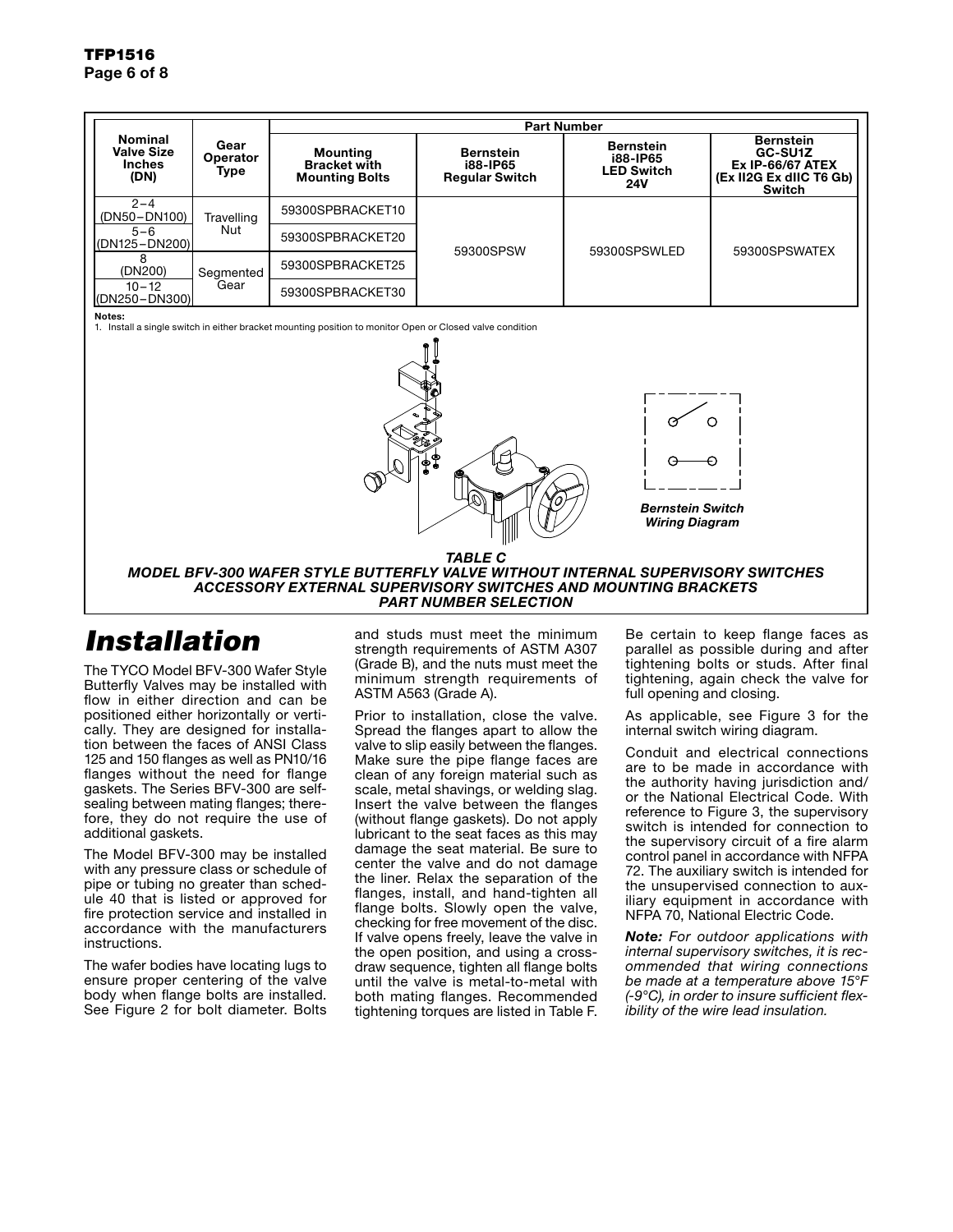| <b>Nominal Valve Size</b><br><b>Inches</b><br>(DN) | <b>Part Number</b> |
|----------------------------------------------------|--------------------|
| $2 - 4$<br>(DN50-DN100)                            | 59300SPHWHEEL10    |
| $5 - 6$<br>(DN125-DN150)                           | 59300SPHWHEEL20    |
| (DN200)                                            | 59300SPHWHEEL30    |
| $10 - 12$<br>(DN250-DN300)                         | 59300SPHWHEEL40    |

*TABLE D BFV-300 WAFER STYLE BUTTERFLY VALVE REPLACEMENT HANDWHEEL PART NUMBER SELECTION*

| <b>Nominal Valve Size</b><br><b>Inches</b><br>(DN) | <b>Part Number</b> |
|----------------------------------------------------|--------------------|
| $2 - 4$<br>(DN50-DN100)                            | 59300SPFLAG10      |
| $5 - 6$<br>(DN125-DN150)                           | 59300SPFLAG20      |
| $8 - 12$<br>(DN200-DN300)                          | 59300SPFLAG30      |

*TABLE E BFV-300 WAFER STYLE BUTTERFLY VALVE INDICATOR FLAG PART NUMBER SELECTION*

# *Care and Maintenance*

The TYCO Model BFV-300 Wafer Style Butterfly Valves must be maintained and serviced in accordance with this section.

Before closing a fire protection system control valve for maintenance or inspection work on either the valve or fire protection system which it controls, permission to shut down the affected fire protection systems must be obtained from the proper authorities and all personnel who may be affected by this decision must be notified.

The owner is responsible for the inspection, testing, and maintenance of their fire protection system and devices in accordance with the applicable standards of the NATIONAL FIRE PRO-TECTION ASSOCIATION, for example, NFPA 25, in addition to the standards of any authority having jurisdiction. Contact the installing contractor or product manufacturer with any questions. Any impairment must be immediately corrected.

It is recommended that automatic sprinkler systems be inspected, tested, and maintained by a qualified Inspection Service.

# *Limited Warranty*

For warranty terms and conditions, visit www.tyco-fire.com.

| <b>Nominal</b><br><b>Flange Size</b><br><b>ANSI</b> Inches<br>(DN) | Recommended<br><b>Minimum Torque</b><br>Ft.-Lbs<br>(Nm) |
|--------------------------------------------------------------------|---------------------------------------------------------|
| $2 - 4$                                                            | $20 - 30$                                               |
| (DN50-DN100)                                                       | $(27,1-40,7)$                                           |
| $5 - 8$                                                            | $33 - 50$                                               |
| (DN125-DN200)                                                      | $(44,7-67,8)$                                           |
| $10 - 12$                                                          | $53 - 75$                                               |
| (DN250-DN300)                                                      | $(71,8 - 101,7)$                                        |

*TABLE F RECOMMENDED MATING FLANGE BOLT TORQUES*

# *Ordering Procedure*

Contact your local distributor for availability. When placing an order, indicate the full product name and Part Number (P/N).

# *Butterfly Valves*

# Model BFV-300 with Internal

Open Supervisory Switches Specify: (specify size) Model BFV-300 Wafer Style Butterfly Valve, Internal Open Supervisory Switches, P/N (specify per Table A)

# Model BFV-300 without

Supervisory Switches Specify: (specify size) Model BFV-300 Wafer Style Butterfly Valve, P/N (specify per Table A)

#### Model BFV-300 with Internal Open Supervisory Switches, APSAD Approved

Specify: (specify size) Model BFV-300 Wafer Style Butterfly Valve, Internal Open Supervisory Switches, APSAD Approved, P/N (specify per Table B)

#### Model BFV-300 with Internal Closed Supervisory Switches, APSAD Approved

Specify: (specify size) Model BFV-300 Wafer Style Butterfly Valve, Internal Open Supervisory Switches, APSAD Approved, P/N (specify per Table B)

# *Accessories*

### External Supervisory Switch and Mounting Bracket

*Note: Accessory external supervisory switches and mounting brackets are applicable only to valves without factoryinstalled internal supervisory switches.*

See Table C for switch models and part numbers.

Specify: (specify size) Model BFV-300 Wafer Style Butterfly Valve External Switch Mounting Bracket, P/N (specify), with (specify quantity) Bernstein External Switch (specify model), P/N (specify)